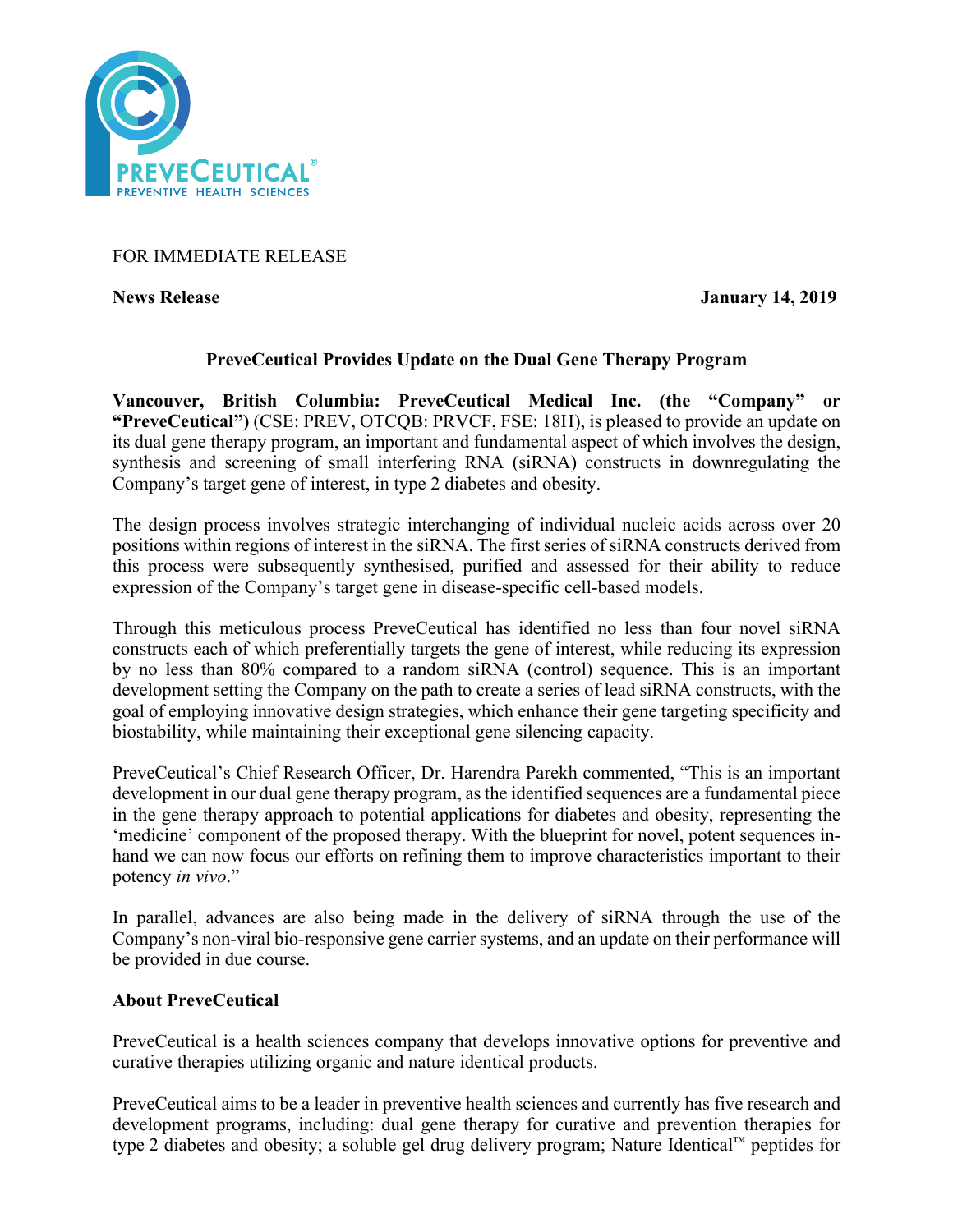treatment of various ailments; non-addictive analgesic peptides as a replacement to the highly addictive analgesics such as morphine, fentanyl and oxycodone; and a therapeutic product for treating athletes who suffer from concussions (mild traumatic brain injury).

PreveCeutical sells CELLB9®, an Immune System Booster. CELLB9® is an oral solution containing polarized and potentiated essential minerals extracted from a novel peptide obtained from Caribbean Blue Scorpion venom. This product is available on the Company's website.

For more information about PreveCeutical, please visit www.PreveCeutical.com, follow us on Twitter: http://twitter.com/PreveCeuticals and Facebook: www.facebook.com/PreveCeutical.

### *On Behalf of the Board of Directors*

*"Stephen Van Deventer"* Chairman, CEO and President

### *For further information, please contact:*

Deanna Kress Director of Corporate Communications & Investor Relations +1-778-999-6063 deanna@PreveCeutical.com

#### *Forward-Looking Statements:*

This news release contains forward-looking statements and forward-looking information (collectively, "forwardlooking statements") within the meaning of applicable Canadian and U.S. securities legislation, including the United States Private Securities Litigation Reform Act of 1995. All statements in this news release that are not purely historical are forward-looking statements and include statements regarding beliefs, plans, expectations and orientations regarding the future including, without limitation, matters related to the Company's current and planned research and development programs, including the dual gene therapy for curative and prevention therapies for type 2 diabetes and obesity, the creation and efficacy of a series of lead siRNA constructs, the Company's anticipated business plans and its prospect of success in executing its proposed plans. Often, but not always, forward-looking statements can be identified by words such as "plans", "expects", "may", "intends", "anticipates", "believes", "proposes" or variations of such words including negative variations thereof and phrases that refer to certain actions, events or results that may, could, would, might or will occur or be taken or achieved. Forward looking statements are based on certain assumptions regarding the Company, including expected growth, results of operations, performance, industry trends and growth opportunities. Actual results could also differ from those projected in any forward-looking statements due to numerous factors including, risks and uncertainties relating to the inability of the Company, to, among other things, obtain any required governmental, regulatory or stock exchange approvals, permits, consents or authorizations required, including Canadian Securities Exchange acceptance of any planned future activities, commercialise therapeutic and diagnostic technologies, execute its proposed business plans, pursue business partnerships, complete its research and product development programs as planned and obtain the financing required to carry out its planned future activities. Other factors such as general economic, market or business conditions or changes in laws, regulations and policies affecting the healthcare and cannabis industries in Canada may also adversely affect the future results or performance of the Company. These forward-looking statements are made as of the date of this news release and, unless required by applicable law, the Company assumes no obligation to update the forwardlooking statements or to update the reasons why actual results could differ from those projected in these forwardlooking statements. Although the Company believes that the statements, beliefs, plans, expectations, intentions and assumptions contained in this news release are reasonable, there can be no assurance that those statements, beliefs, plans, expectations intentions or assumptions will prove to be accurate. Readers should consider all of the information set forth herein and should also refer to other periodic reports provided by the Company from time-to-time. These reports and the Company's filings are available at www.sedar.com.

Readers are cautioned that forward-looking statements are not guarantees of future performance or events and, accordingly, are cautioned not to put undue reliance on forward-looking statements due to the inherent uncertainty of